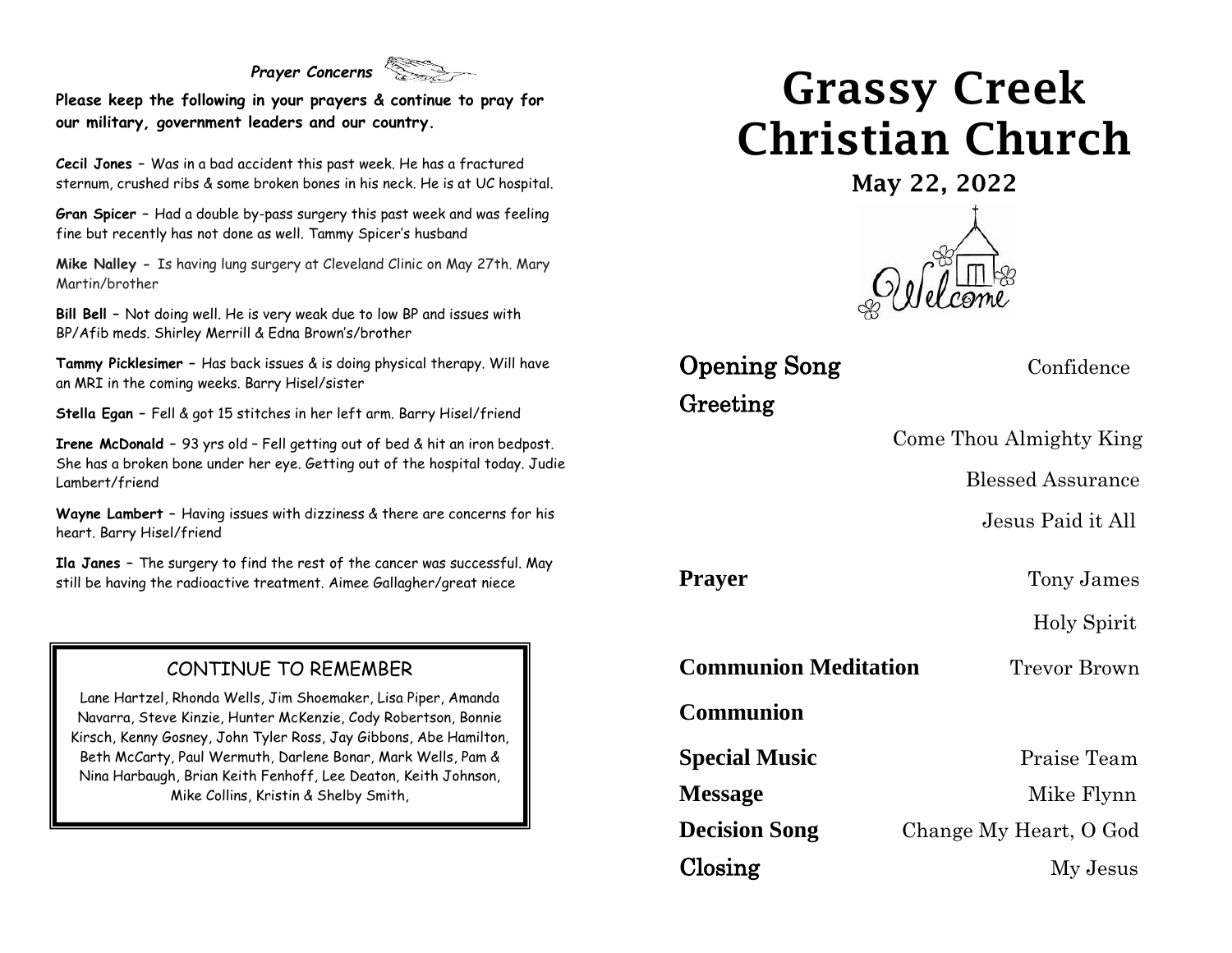### Special Music Schedule



 5/22 – Praise Team 5/29 – Mallory Kordes 6/5 - YOUTH SUNDAY 6/12- Gary Knight 6/19 – Praise Team 6/26 – Joanne Hicks 7/3 - Trish Niehaus 7/10 – Bryce Kidwell 7/17 – Carl's Praise Team 7/24 – Lisa H. & Linda L. 7/31 - YOUTH

\* \* \* \* \* \*



### Volleyball Sign-up Time!

**Anyone 14 years and older interested in playing volleyball this summer please sign the list on the bulletin board.**

### *Offering*

 *- - - - - - - -*

5/15– Attendance – 155 5/15– Offering - \$7171.60 Amount needed each week - \$4,982.13

### May Serving Schedule

#### Communion Meditation

5/22 – Trevor Brown 5/29 – Rod Longworth

Elder Baptism Service – Edwin Stahl Worship Leader – Mike Flynn Praise Team – Shelley McCarty, Rhonda Bowen, Moriah Conrad, Bethany Hartzel, Tony James Instruments – Amber Burgemier, Evan Hartzel Sound Board – Zak Bowen Video/Computer – Carlton McCormick Decorating the Sanctuary – Angie McPherson Wee Worship – Kenna Knight Welcome Team – Rod & Lori Longworth Mowing Church Yard – Chad, Rhonda & Zak Bowen Mowing Ballfield – Ken Kool Landscaping Maintenance – Lori Fookes

#### June Serving Schedule

#### Communion Meditation

6/5– Gary Knight 6/12 – Chad Stephens 6/19 – Fisher Hurst 6/26 – Roger Hurst

Elder Baptism Service – Kirt Brown Worship Leader – Pam Taylor Praise Team – Joanne Hicks, Karen Reid, Angie McPherson, Alan Whaley, Cody Kirsch, Jeremy & Andi Oldham Instruments – Aimee Gallagher Sound Board – Ethan Stahl Video/Computer – Cullen Beard Decorating the Sanctuary – Sherry Pennington Wee Worship – Hannah Stahl Welcome Team – Gary & Pam Knight Mowing Church Yard – Paul, Caleb & Garrett Wilson Mowing Ballfield – Ken Kool & Justin Danna Landscaping Maintenance – Lori Fookes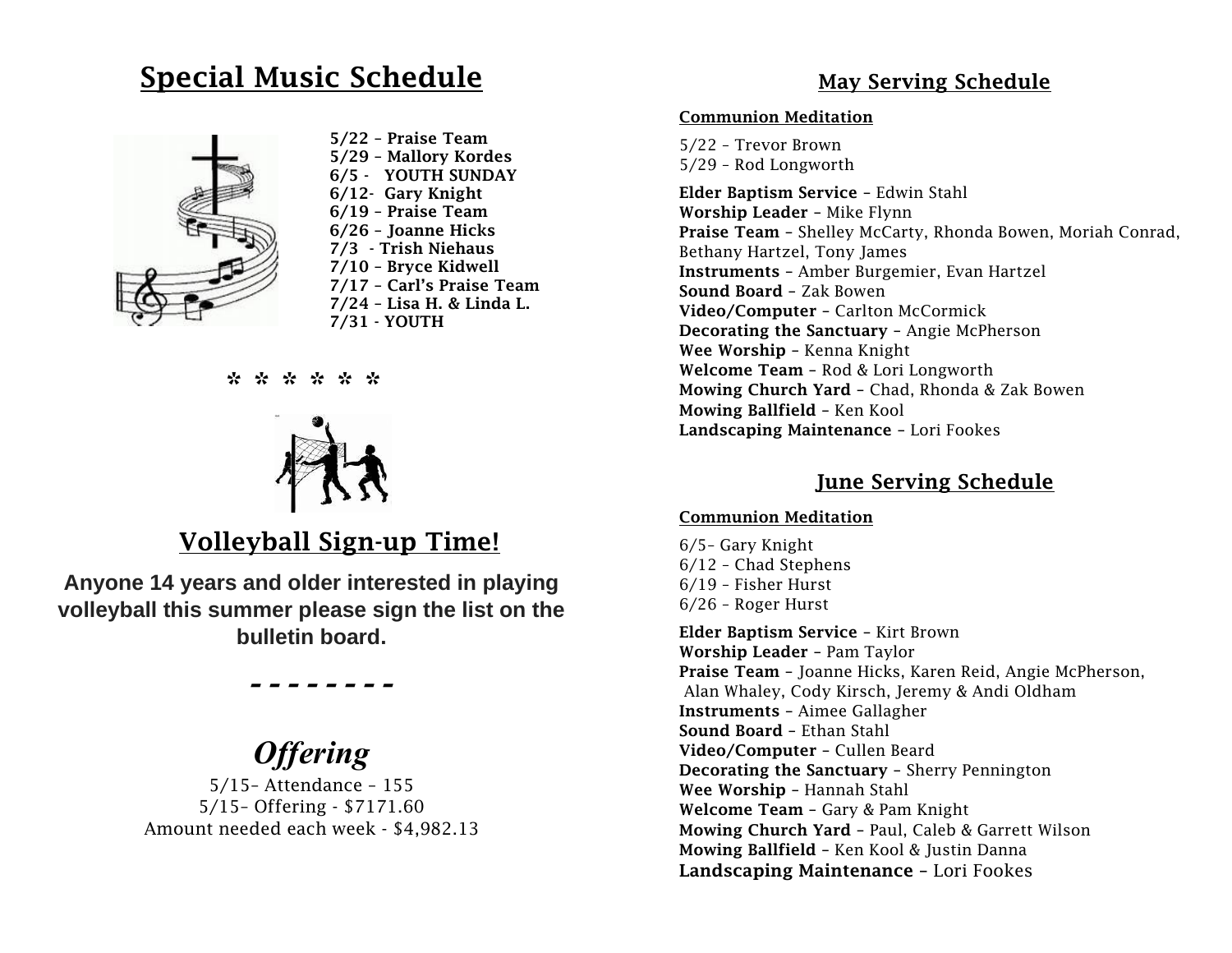

### Graduation 2022

Trevor Brown – Graduating from Simon Kenton High School.

Braydon Kidwell – Graduating from Pendleton County High School.

Isaac Thornton – Graduating from Walton-Verona High School.

Shelby Johnson – Graduating from Northern Kentucky University (a year early) with a B.A. in Criminal Justice/minor in Organizational Leadership

**. . . . .**

Our Baby Bottle Boomerang is Going On Right Now!!

Grab a bottle or two & fill them with checks, cash, or coins!



All proceeds go to New Hope Center, dedicated to meeting the physical, emotional, and spiritual needs of those who are served while upholding the sanctity of all human life.

# **VBS is Coming Soon!!**



### **Let's go on a Treasure Hunt**!!

Our NOW group has been working hard to bring you this year's VBS Program – **Treasure Hunt – Finding the Greatest Treasure**

> June 6<sup>th</sup>-9<sup>th</sup> 10:00am – 2:00pm

Ages K-5<sup>th</sup>

Each day will be packed with fun!! Bible Lesson, Activity, Craft, Worship Time & Lunch

See Tim for more details